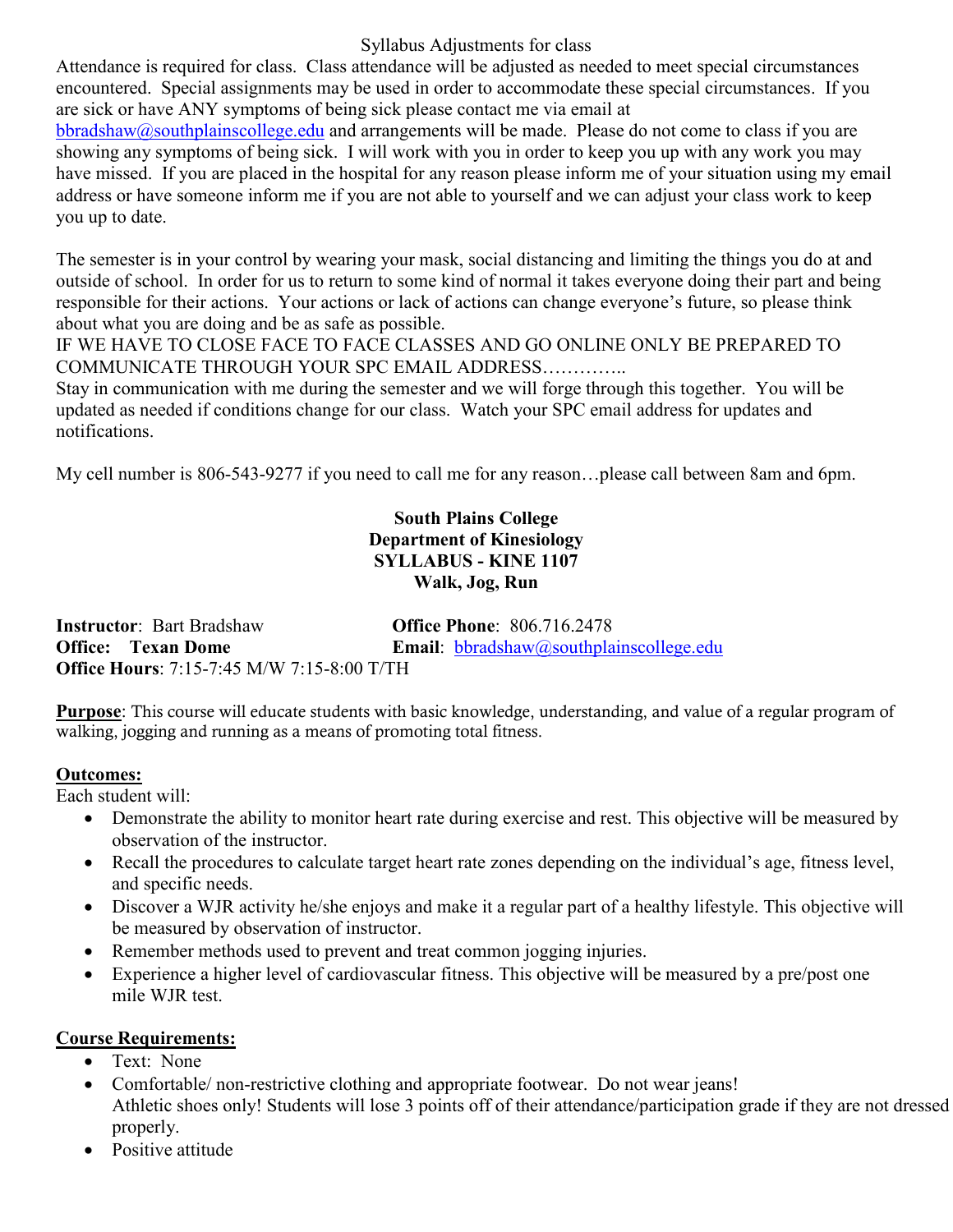- Willingness to follow instruction
- **Participation in class activities!!**
- I. Grading Policy

Final grades will be determined as follows:

- 2 Tests  $\omega$  25 points each: 50 points<br>
1 Final  $\omega$  30 points each 30 points
- 
- 1 Final  $\hat{\omega}$  30 points each 30 points<br>
Attendance  $\hat{\omega}$  20 points 20 points • Attendance  $\omega$  20 points

- 
- $\circ$  3 points deducted for each absence up to 4 absences. ON your 5<sup>th</sup> absence you will be dropped! No Exceptions!!

## **Total: 100 points**

| <b>Final Grade</b>          | <b>Point Total</b> |
|-----------------------------|--------------------|
| А                           | 90-100             |
| R                           | 80-89              |
| $\mathcal{C}_{\mathcal{C}}$ | 70-79              |
| Ð                           | 60-69              |
| Ħ                           | $0 - 59$           |

# **A. Attendance/ participation (refer to attendance policy**

*(These are subjective evaluations of the instructor.)*

- Attendance Records ( by instructor)
- **Appropriate intensity**
- Following instruction
- Proper dress

## **B. Tests**

- Tests given will cover the pre and post 1 mile run for time.
- If a test is missed, it must be taken the first day you return to class.

## **C. Final Exam**

- The final exam will be a 3 mile run for time.
- If you have 2 or less absences, you are exempt. (NO EXCEPTIONS)

# **II. Attendance Policy: Students need to inform me prior to an absence due to a school sponsored activity.**

- If you are late to class, depending on the amount of time you are late, I will determine if it will be recorded as a tardy or absence. Same rule applies when a student LEAVES CLASS EARLY.
- NP's occur when a student is in attendance but cannot participate due to illness or injury. NP's are not to be used to study for exams or work on other class projects.  $2 NP's = one (1)$  absence.
- Drops will be made by the instructor for excessive absences, discipline, and disregard for the class guidelines. It will be the student's responsibility to drop themselves after the administrative drop day. TWO WEEKS OF CONSECUTIVE ABSENCES = DROPPED FROM THE CLASS. This is a college policy. If you stop coming to class, it is best that you withdraw yourself. Refer to SPC catalog pg.21

# **III. Additional Information:**

A. Lockers are free. First come first serve. Locks need to be removed at the end of the semester.